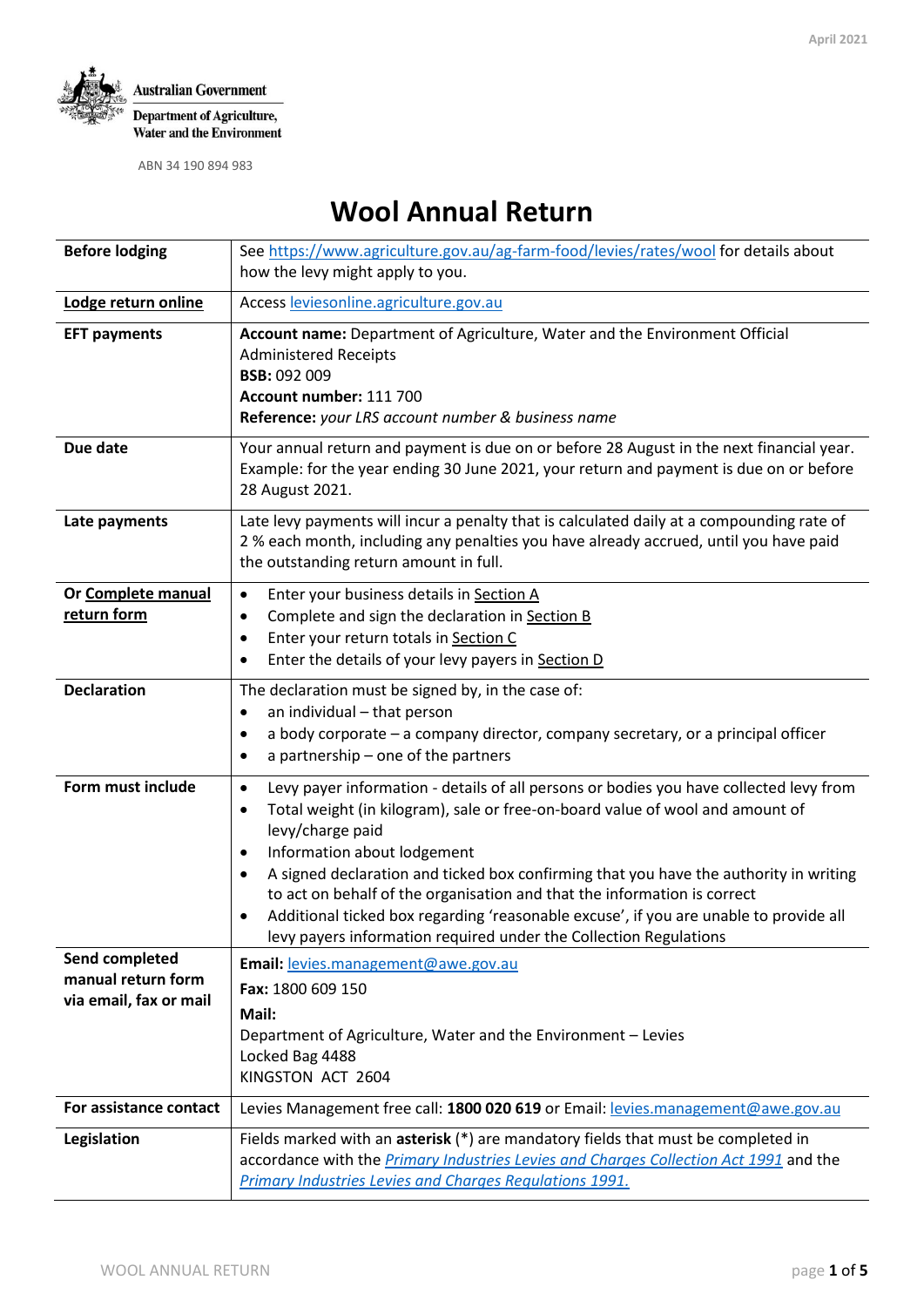

# **Wool Annual Return**

| <b>OFFICE USE ONLY</b> |  |
|------------------------|--|
| Date:                  |  |
| Return ID:             |  |
| Signed:                |  |

# SECTION A: Lodgement details

| LRS account number                                                                    | Year ended*                                                                                                        |  | 30/06/                  |  |  |  |
|---------------------------------------------------------------------------------------|--------------------------------------------------------------------------------------------------------------------|--|-------------------------|--|--|--|
| Please note that your LRS account number is required for account management purposes. |                                                                                                                    |  |                         |  |  |  |
| ABN*                                                                                  |                                                                                                                    |  |                         |  |  |  |
| Name*                                                                                 |                                                                                                                    |  |                         |  |  |  |
|                                                                                       | Please note that name can be either the name of a company or an individual. Please use whichever is most relevant. |  |                         |  |  |  |
| Address*                                                                              |                                                                                                                    |  |                         |  |  |  |
| Postal Address*                                                                       |                                                                                                                    |  |                         |  |  |  |
| Phone                                                                                 | Fax                                                                                                                |  |                         |  |  |  |
| Email                                                                                 |                                                                                                                    |  |                         |  |  |  |
| Method of payment:                                                                    | Cheque $\Box$<br>Money Order $\Box$<br>EFT    <br>Date deposited:                                                  |  | \$<br>Levy/charge paid* |  |  |  |

#### SECTION B: Declaration

**Declaration: I declare that to the best of my knowledge the information contained on this return form and any attachments is correct in every essential detail.** Giving false or misleading information is a criminal offence.

#### **Provision of Levy Payer Information:**

It is a legislative requirement to provide, in respect of each levy payer to which the return relates, the following *levy payer information:* name, address, contact details (phone number and/or email addresses), ABN (if any) and ACN (if any). If you have **not** provided all the required levy payers' details you must declare below that you are unable to provide all or some of the levy payer information, but you have a '**reasonable excuse**' (refer to section H).

| Title                                                                                                                                                                                                                                                                                                                                                                                                                               | First name* | Last name* |  |  |  |  |  |
|-------------------------------------------------------------------------------------------------------------------------------------------------------------------------------------------------------------------------------------------------------------------------------------------------------------------------------------------------------------------------------------------------------------------------------------|-------------|------------|--|--|--|--|--|
| *I have the authority to sign this declaration as a director, secretary or principal officer of the body<br>corporate, partner, owner or other person, authorised in writing to act on behalf of this organisation.<br>have not provided all levy payers information required under the Collection Regulations and declare that<br>am unable to provide the levy payer information which is missing but I have a reasonable excuse. |             |            |  |  |  |  |  |
| Signature*                                                                                                                                                                                                                                                                                                                                                                                                                          |             | Date*      |  |  |  |  |  |

**IMPORTANT:** It is an offence of strict liability under subsection 24(1) of the *Primary Industries Levies Charges and Collections Act 1991* (**Act**) to refuse or fail to give a return or information that you are required to give in the Act. If you fail to provide the information required under sub regulations 10(4A) and (4B) of the *Primary Industries Levies and Charges Collection Regulations 1991* (Collection Regulations) without a reasonable excuse, you may be subject to criminal prosecution.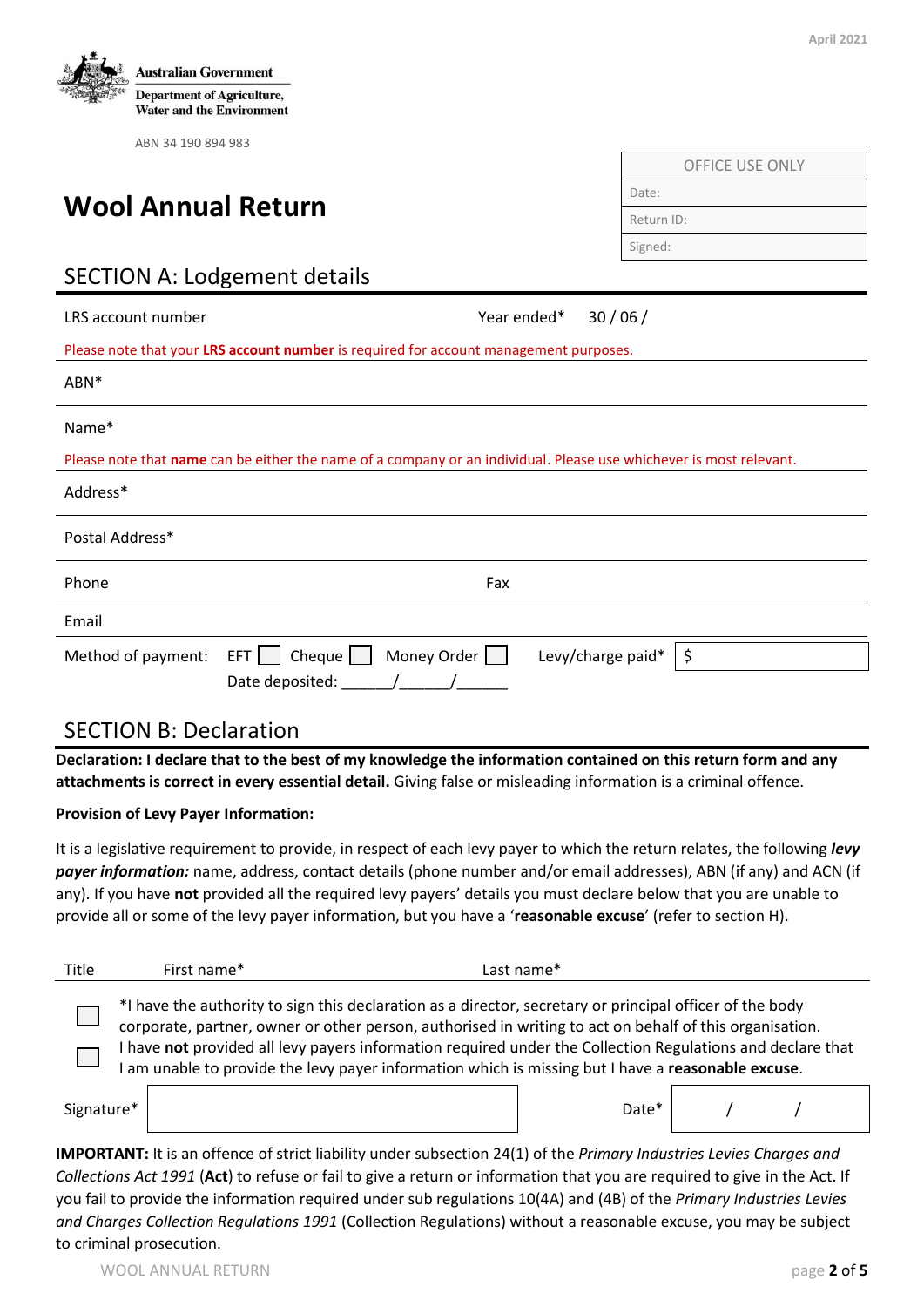

# SECTION C: Total weight, sale or free-on-board value and levy paid

| Commodity       | LMU | TOTAL weight* | (iii)<br><b>TOTAL sale value*</b> | (iii)<br>Levy rate         | $(ii) \times (iii) =$<br><b>TOTAL</b><br>Levy payable* |
|-----------------|-----|---------------|-----------------------------------|----------------------------|--------------------------------------------------------|
| Wool - Domestic | 125 | Кg<br>01      |                                   | 1.5 % of the<br>sale value |                                                        |

GST is not applied to Australian Government levies.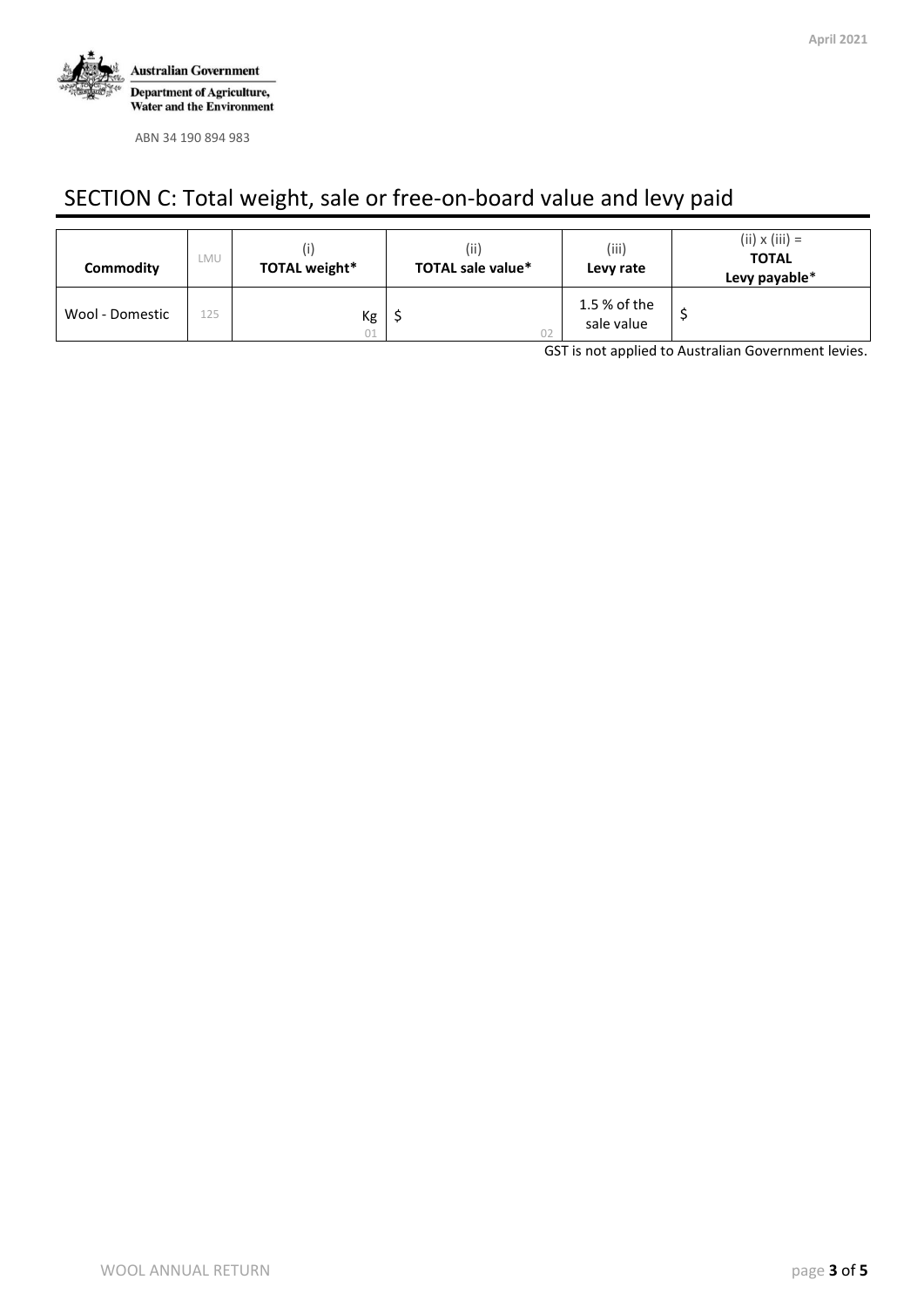## SECTION D: Levy payer details (If you require more space, please print this page again and number sequentially.)

If you do not collect levy on behalf of other producers, please initial here to complete your return

| ABN/ACN* | Full Name* | Address* | Email* | Phone* | Weight*       | Sale Value*         | Levy payable*             |
|----------|------------|----------|--------|--------|---------------|---------------------|---------------------------|
|          |            |          |        |        | $\mathbf{kg}$ | $\ddot{\bm{\zeta}}$ | \$                        |
|          |            |          |        |        | $\mathbf{kg}$ | \$                  | \$                        |
|          |            |          |        |        | $\mathsf{kg}$ | $\ddot{\bm{\zeta}}$ | $\frac{1}{2}$             |
|          |            |          |        |        | kg            | $\ddot{\mathsf{s}}$ | $\boldsymbol{\mathsf{S}}$ |
|          |            |          |        |        | $\mathsf{kg}$ | $\ddot{\bm{s}}$     | $\boldsymbol{\mathsf{S}}$ |
|          |            |          |        |        | $\mathsf{kg}$ | $\ddot{\bm{\zeta}}$ | \$                        |
|          |            |          |        |        | $\mathsf{kg}$ | $\ddot{\bm{\zeta}}$ | \$                        |
|          |            |          |        |        | $\mathsf{kg}$ | $\ddot{\bm{\zeta}}$ | \$                        |
|          |            |          |        |        | kg            | $\ddot{\bm{\zeta}}$ | $\boldsymbol{\mathsf{S}}$ |
|          |            |          |        |        | $\mathbf{kg}$ | \$                  | $\boldsymbol{\mathsf{S}}$ |

### **Please ensure the total of all figures entered in Section D matches Section C**

Alternatively, you can lodge your wool return online: leviesonline.agriculture.gov.au